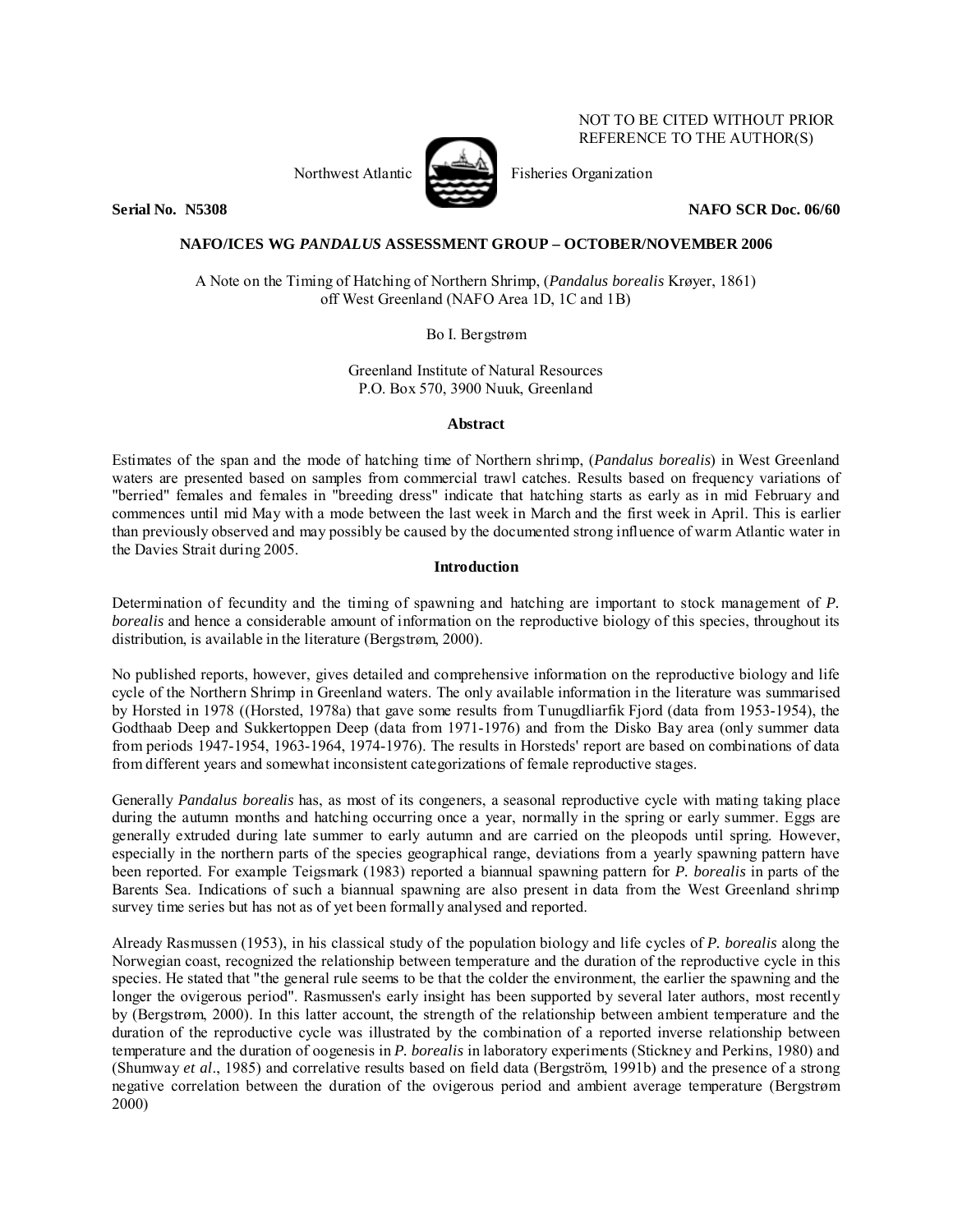These aspects of the *Pandalus* reproductive biology combined with reports of temperature variability and temperature increases in West Greenland shrimp habitats ((Buch *et al*., 1994)and (Hvid Ribergaard, 2006)) combined, generally motivates experimental work and also work towards the accumulation of more detailed regional information on temporal and spatial variability in the reproduction biology of this species.

Against this background this paper presents some preliminary results on the timing of hatching of eggs in *P. borealis*  in the Greenland sectors of NAFO Areas 1D, 1C and 1B. The results presented here are based on samples from commercial catches graciously provided by the trawler fleet owned and operated by "Polar Sea food" in Nuuk. I also briefly compare and discuss these results in relation to previously reported information concerning timing of hatching in *P. borealis* North Atlantic distribution area.

## **Material and Methods**

#### *Study area and sample distribution*

Sampling dates are given in Table 1 and the geographic distribution of samples for this report is shown in Fig. 1. The trawls that were used to obtain samples for this report were, Royal Greenland special 3300 mesh, 200 mm-50 mm, grid 22 mm, cod end 43 mm, Vonin 3300/20 codend: 43mm, grid Cosmos 244x1.50 22 m/m and RGS 3306/20 200 mm, fornet "bellow" 50 m/m grid 22 m/2.

Table 1. List of ship and sampling dates

| Ship                         | Date         |  |
|------------------------------|--------------|--|
| <b>M/TR Polar Nattoralik</b> | 15-Feb-2006  |  |
| M/TR Polar Nattoralik        | 15-Feb-2006  |  |
| M/TR Polar Amaroq            | 17-Feb-2006  |  |
| M/TR Polar Nanok             | 18-Feb-2006  |  |
| M/TR Nanoq Trawl             | 27-Feb-2006  |  |
| M/TR Polar Timmiarmiut       | 1-Mar-2006   |  |
| M/TR Polar Amaroq            | 9-Mar-2006   |  |
| M/TR Polar Nanoq             | 15-Mar-2006  |  |
| M/TR Polar Amaroq            | 16-Mar-2006  |  |
| M/TR Polar Amaroq            | $1-Apr-2006$ |  |
| M/TR Polar Amaroq            | 25-Apr-2006  |  |
| M/TR Polar Nattoralik        | 27-Apr-2006  |  |
| <b>M/TR Polar Nattoralik</b> | 29-Apr-2006  |  |
| M/TR Polar Timmiarmiut       | 6-May-2006   |  |
| M/TR Polar Amaroq            | 7-May-2006   |  |
| M/TR Polar Amaroq            | 14-May-2006  |  |
| M/TR Nanoq                   | 19-May-2006  |  |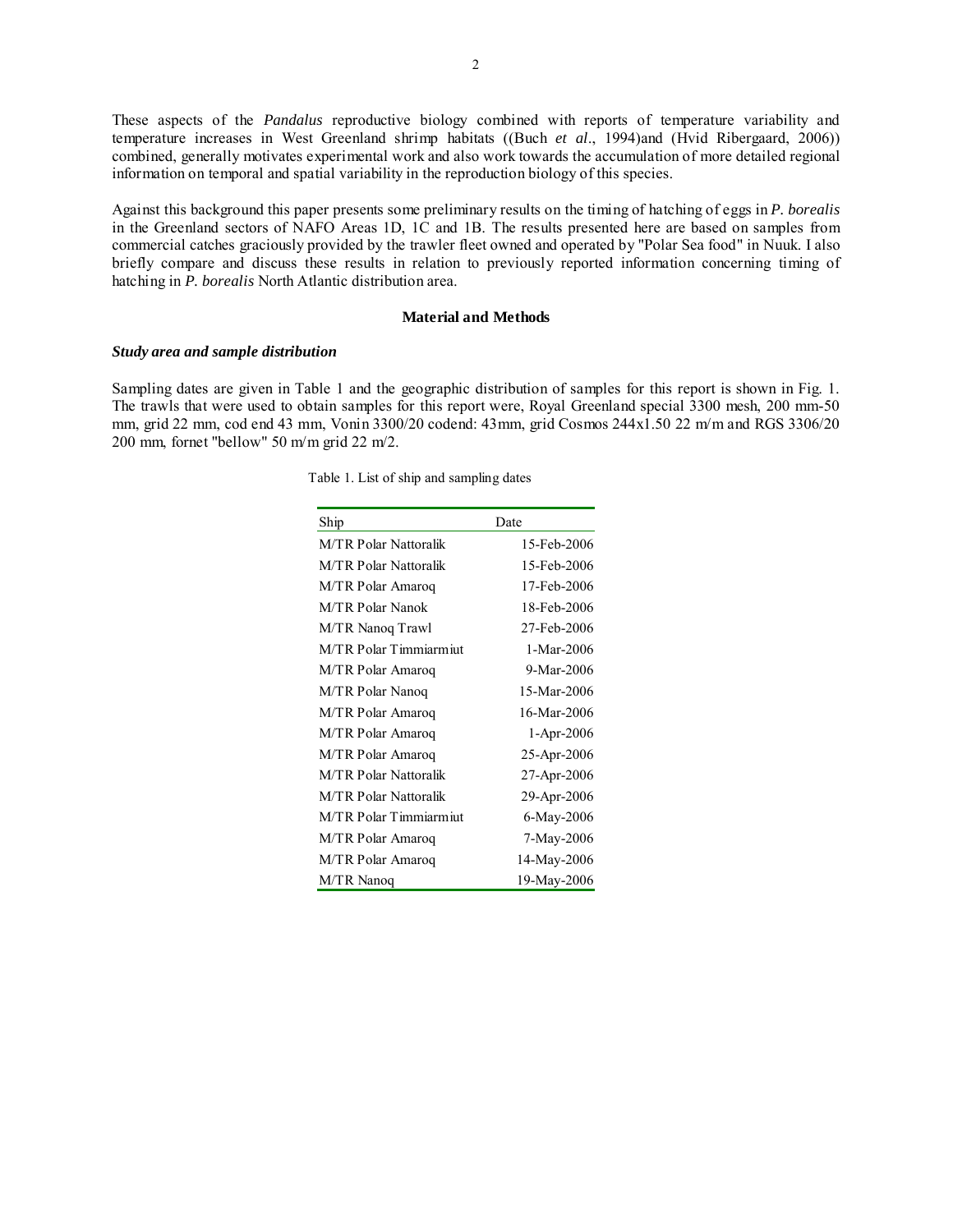

Fig. 1. Map showing the geographic position of sampling locations.

### *Sample analyses*

Samples, typically weighing between 5,5 and 6,5 kg wet weight, were collected from the unsorted catch onboard the trawlers before the entire catch was transferred to the trawl tank. These samples were frozen at sea and brought to the lab for further analysis. From each of the samples a random sub-sample of between 250-400 specimens were analysed for this study. All specimens of Northern shrimp were grouped into males, primiparous and multiparous females based on their sexual characteristics as defined by Allen (1959) and McCrary (1971). Oblique carapace length (CL) of each specimen was furthermore measured to the nearest 0.1 mm using slide callipers and females were sorted in the categories "with head roe", "berried", and "in breeding dress".

• "Females with head roe" are those were the green female gonad is clearly visible through the carapace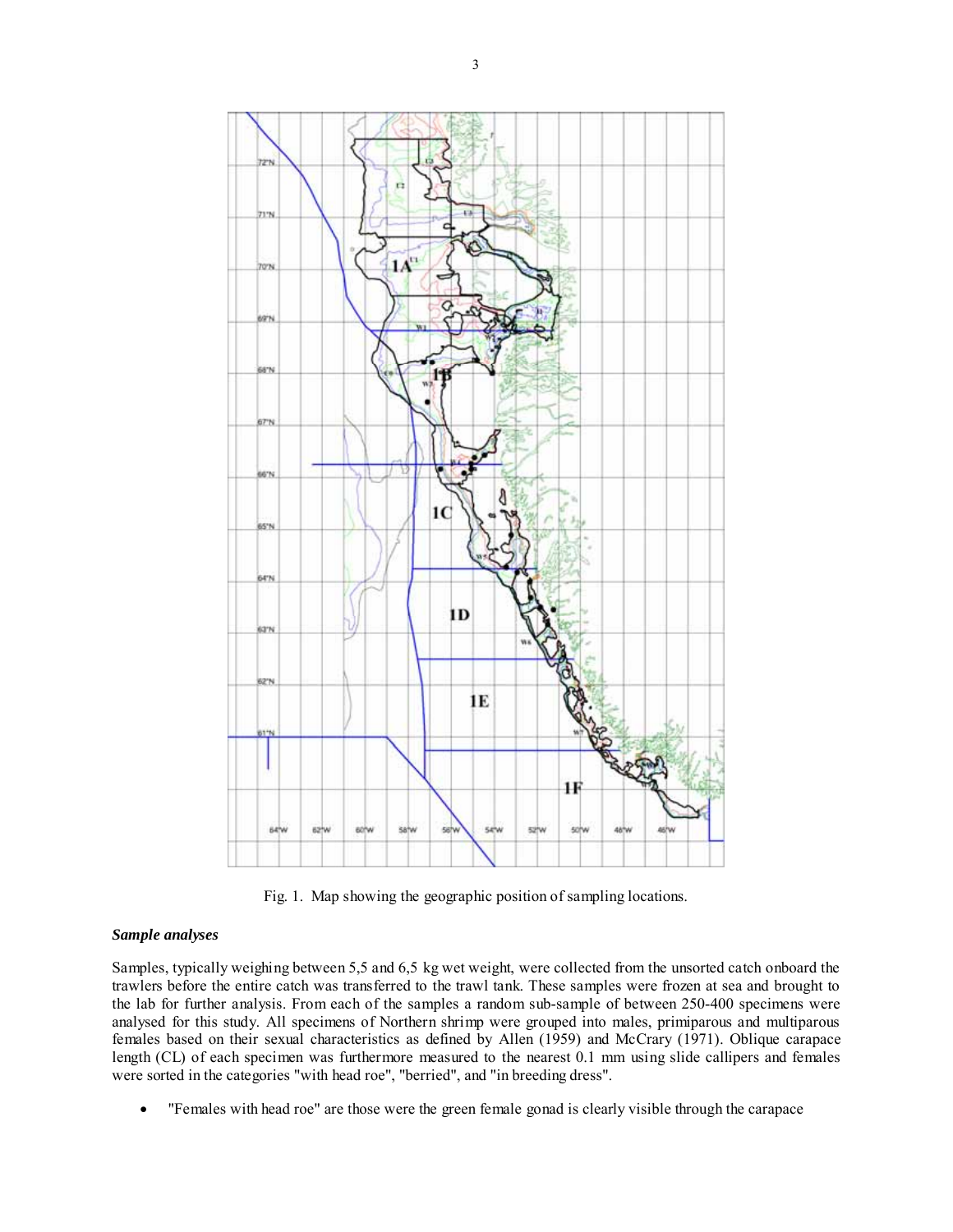- "Berried females" are those carrying embryos attached to setae on their pleopods. Embryos at an early stage of development have no eyespots while those close to hatching have. Consequently berried females were subdivided into those carrying eggs with "eyespots" and into those with no "eyespots".
- "Females in breeding dress" are those females still retaining the setae on which the embryos were attached but have no remaining embryos.

#### *Calculations*

For this study I calculated the relative frequencies of berried females and females in breeding dress and plotted them against sampling date. The present data set only includes samples where both categories were present simultaneously.

Previous reports (Bergström, 1991b; Bergstrøm, 2000) indicate that hatching in *P. borealis* stocks show a modal progression over time. The frequency of berried females decreases with time while the frequency of females in breeding dress increases proportionally. Against that background I fitted linear regression lines (with a 95% confidence interval) to the observed proportions of these two categories at date based on the simplistic assumption that, over the short time spans in question here, the frequency of berried females decreases in a linear fashion with time and that the frequency of females in breeding dress is a mirror image of this pattern. Linear models were chosen instead of sigmoid models for simplicity since fitting of sigmoid models to the short time span and few data points at hand does not give more or more reliable information. The date were the two regressed lines cross each other then represents a date at which 50% of the females have hatched their embryos-assuming the timing of hatching is uni-modal and symmetric. The time interval for the mode of hatching following this assumption should then be between the dates corresponding to where the min and the max of the 95% confidence interval of the two respective lines cross the relative frequency 0.5.

#### **Results**

All berried females in the samples had embryos with eyespots, indicating 100 % fertilization success. Females in "breeding dress" were found as early as in mid February in both the middle latitude strata W4 and the southernmost strataW6 and as early as in February-March in the northernmost strata W2 (Fig. 1). Hatching appears to have been finished by mid May (Fig. 2). According to the reasoning illustrated in Fig. 2 most shrimp hatched their embryos between the last week in March and the first week of April in West Greenland waters.

Pooled data W2-W6



Fig 1. Observed and fitted linear regression lines with 95% confidence intervals of proportions of "Berried females" and females in "Breeding dress" from West Greenland 2005. Crosshatched block indicates the estimated time span of the modal hatching date.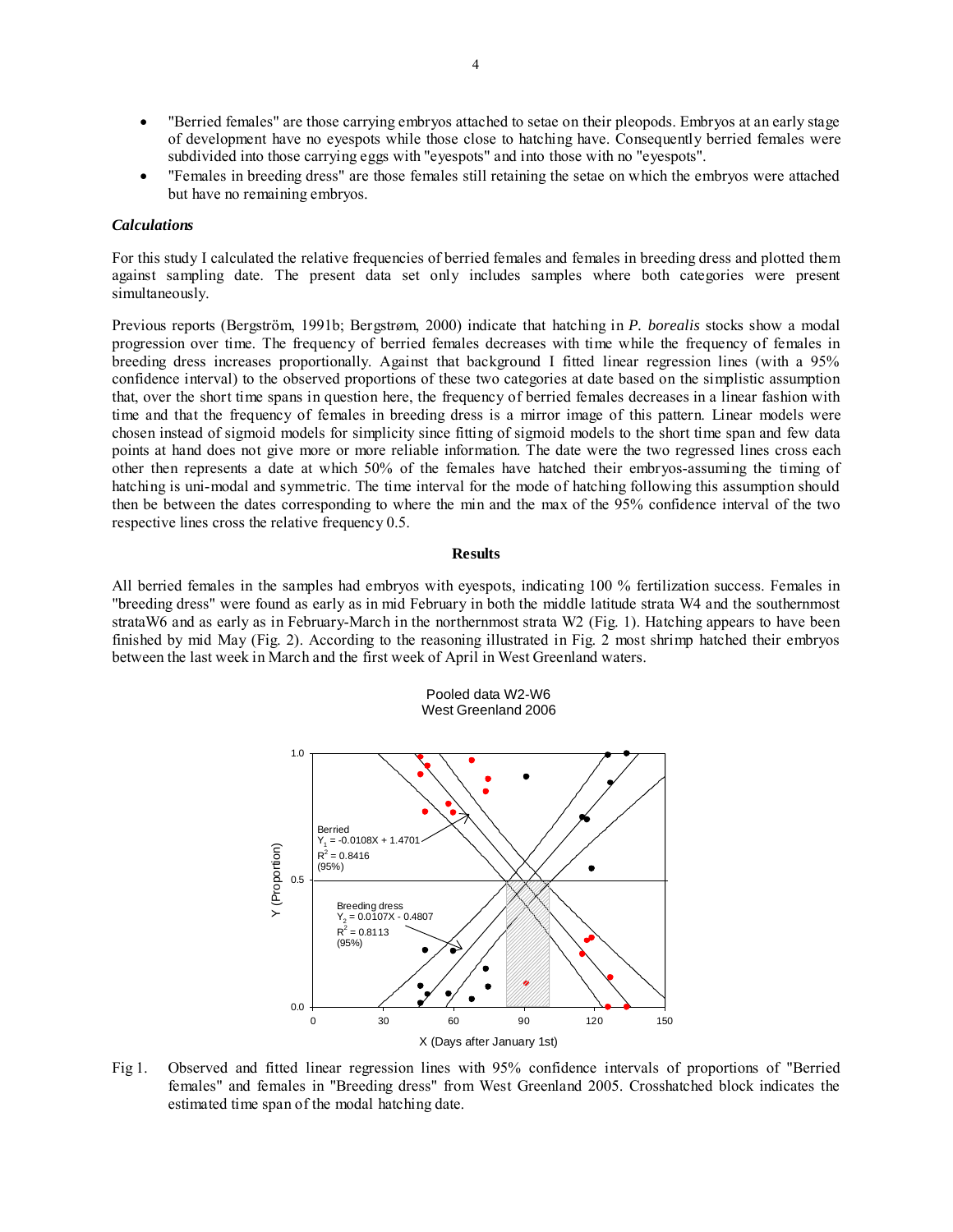# **Discussion**

Generally the present data set is small and hence only tentative conclusions can be drawn. Nevertheless results indicate that hatching in the spring 2006 peaked between the last week of March and the first week of April in West Greenland waters (68°30'N and 63°N). Compared to the hatching times (April-May) indicated by (Horsted, 1978b) for both the Tunugdliarfik Fjord (~61°N) and Godthaab Deep and Sukkertoppen Deep (~64°-65°N) this is about one month earlier than previously observed. Further comparisons with earlier reported results from other *P. borealis*  stocks shows that the timing of hatching is very similar to those dates reported from the North Sea, Skagerak, Western Norway-Northern Norway and the Gulf of Maine (Table 2). No strong conclusions can be drawn based on the present data but these results raise questions about the reasons behind the apparent advancement of hatching time in Northern shrimp off West Greenland. Speculatively this observation may be explained by the observed strong influence of Atlantic water in the Davies Strait during 2005 (Hvid Ribergaard, 2006).

| Area                                                 | Hatching    | Ann. av.                       | Reference                                         |
|------------------------------------------------------|-------------|--------------------------------|---------------------------------------------------|
|                                                      | period      | temperature<br>$T (^{\circ}C)$ |                                                   |
| S. Barents Sea                                       | May         | 2                              | (Teigsmark, 1983)                                 |
| <b>Central Barents Sea</b>                           | May         | $\mathbf{1}$                   | (Teigsmark, 1983)                                 |
| N. and E. Barents Sea                                | May-June    | $\mathbf{0}$                   | (Teigsmark, 1983)                                 |
| Svalbard, Isfjord                                    | May         | $\mathbf{1}$                   | (Nilssen and Hopkins, 1991)                       |
|                                                      | April-May   | $\mathbf{1}$                   | (Nilssen and Hopkins, 1991)                       |
| Balsfjord ( $\approx 69^{\circ}15N$ )<br>(Norway)    | March-April | $\overline{c}$                 | $($ Thomassen, 1977)                              |
| Balsfjord ( $\approx 69^{\circ}15N$ )                | March-April | 2                              | (Hopkins and Nilssen, 1990)                       |
| Balsfjord ( $\approx 69^{\circ}15N$ )                | March-April | $\overline{2}$                 | (Hopkins and Nilssen, 1990)                       |
| Brands fjord ( $\approx 64^{\circ}15N$ )<br>(Norway) | March-April | 6-8 $(\approx 7)$              | (Rasmussen, 1953)                                 |
| Vestlandet ( $\approx 61^{\circ}$ N)<br>(Norway)     | April       |                                | (Rasmussen, 1953)                                 |
| Torungen ground ( $\approx$ 58°30N)                  | March-April | $\approx$ 7                    | (Rasmussen, 1953)                                 |
| (Norway, Skagerrak)                                  |             |                                |                                                   |
| Oslofjorden                                          | March-April | 7.1                            | (Rasmussen, 1953)                                 |
| (Norway)                                             |             |                                |                                                   |
| Gullmarsfjorden (Sweden)                             | March       | $4-6$                          | (Bergström, 1992a)                                |
| North Sea off Northumberland March-April             |             | 8                              | (Allen, 1959)                                     |
| Snæfellsnes (Iceland)                                | May         | 6                              | (Skúladóttir et al., 1991)                        |
| Isafjardardjup(Iceland)<br>North coast of Iceland    | May         | 4,5                            | (Skúladóttir et al., 1991)                        |
|                                                      |             | 1.2                            |                                                   |
| Grimsey (Iceland)                                    | March-May   | $\theta$                       | (Skúladóttir et al., 1991)                        |
| Nordurkantur (Iceland)<br>Davis strait               | April-Jun   |                                |                                                   |
| Hopedale Channel (Canada)                            | April-June  | 3                              | (Carlsson, pers. comm.)<br>(Parsons, pers. comm.) |
| Cartwright channel(Canada)                           |             | 3                              | (Parsons, pers. comm.).                           |
| Hawke Channel(Canada)                                |             |                                | (Parsons, pers. comm.).                           |
| St. Anthony (Canada)                                 |             | $\frac{3}{3}$                  | (Parsons, pers. comm.)                            |
| Funk Island(Canada)                                  |             | $\overline{\mathbf{3}}$        | (Parsons, pers. comm.)                            |
| Flemish Cap                                          |             | 5                              | (Parsons, pers. comm.)                            |
| Gulf of Maine (U.S)                                  | March-April | 5                              | (Haynes and Wigley, 1969)                         |
|                                                      | March       |                                | (Apollonio et al., 1986)                          |

Table 2 Reported hatching times for *Pandalus borealis.*

#### **References**

Allen J. A. 1959. On the biology of *Pandalus borealis* (Krøyer), with reference to a population off the Northumberland coast. *J. Mar. Biol. Assoc. U.K*., **38**: 189-220.